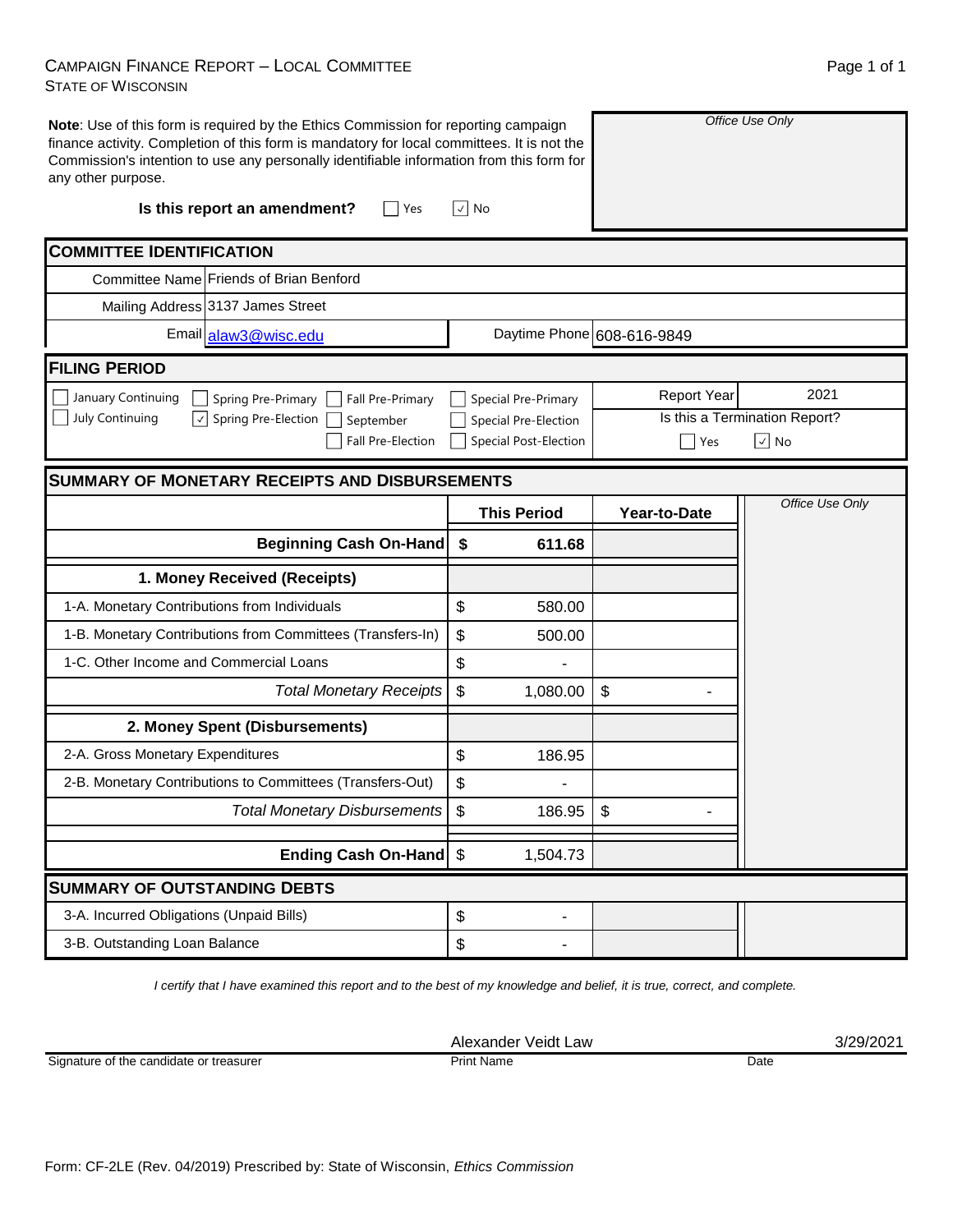## **Income** Schedule 1-A **Monetary Contributions from Individuals (Including Loans from Individuals)** Page 1 of 1

| <b>Date</b> | <b>Name</b>              | <b>Address</b>              | <b>City</b> | <b>ST</b> | <b>Zip</b> | <b>Occupation</b>       | <b>Comments</b> | Amount |
|-------------|--------------------------|-----------------------------|-------------|-----------|------------|-------------------------|-----------------|--------|
|             | 1/12/2021 Brian Lavendel | 12302 Center Ave            | Madison     | lwi       |            | 53704 Apartment Manager |                 | 500.00 |
|             | 1/12/2021 Scott Freeman  | 1404 South Blount, Unit 301 | Madison     | <b>WI</b> | 53703      |                         |                 | 30.00  |
|             | 1/12/2021 Jean MacCubbin | 14 Pin Oak Trl              | Madison     | W         | 53717      |                         |                 | 50.00  |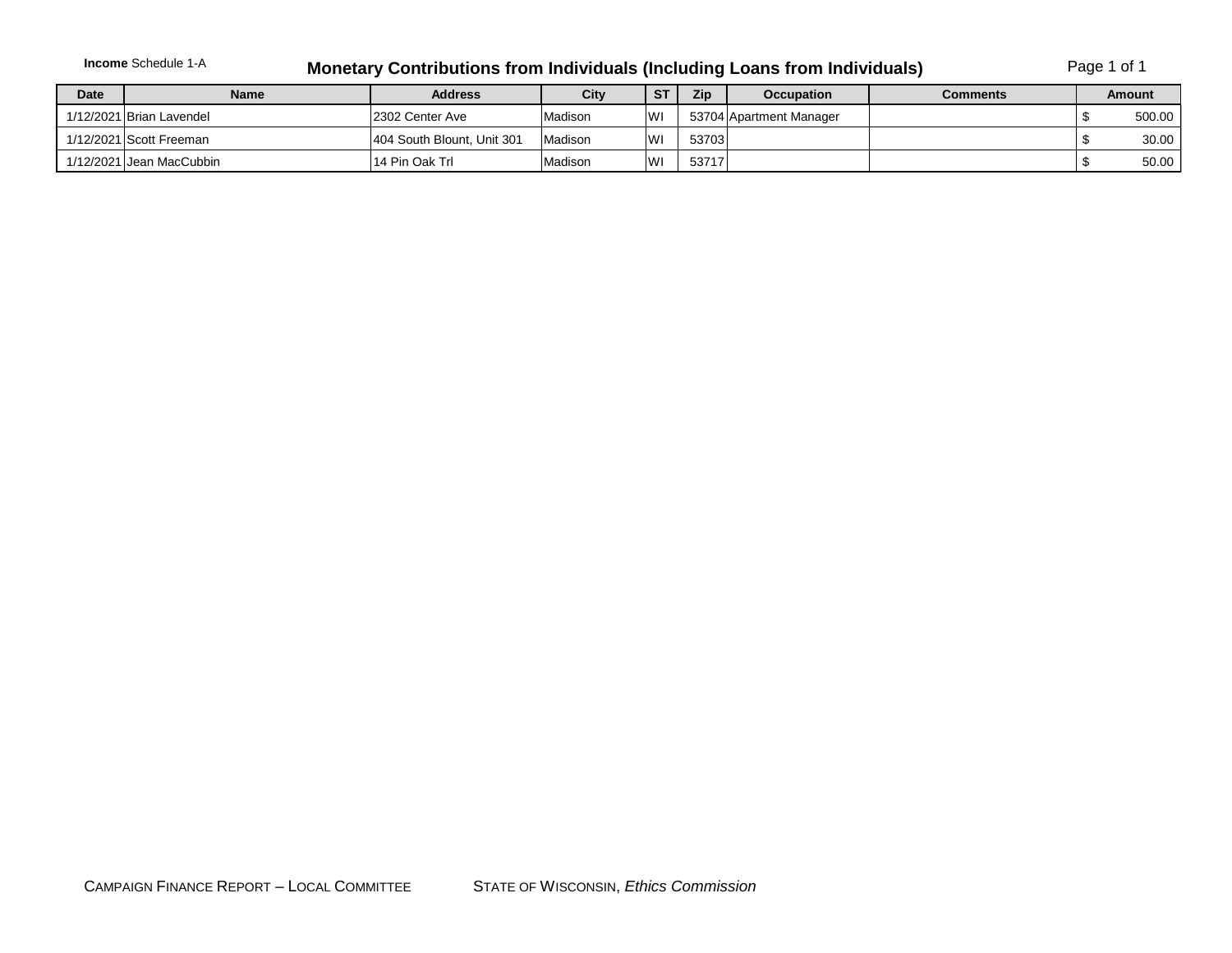## **Income** Schedule 1-B **Monetary Contributions from Committees (Transfers-In)** Page 1 of 1

| Date     | <b>Committee Name</b>            | <b>Address</b>                     | City    | -ST | Zip   | <b>Comments</b> | Amount |  |
|----------|----------------------------------|------------------------------------|---------|-----|-------|-----------------|--------|--|
| 1/6/2021 | <b>IFriends of Marsha Rummel</b> | Spaight St Apt 6C<br>10000<br>າບ∠ອ | Madison | W'  | 53703 |                 | 500.00 |  |